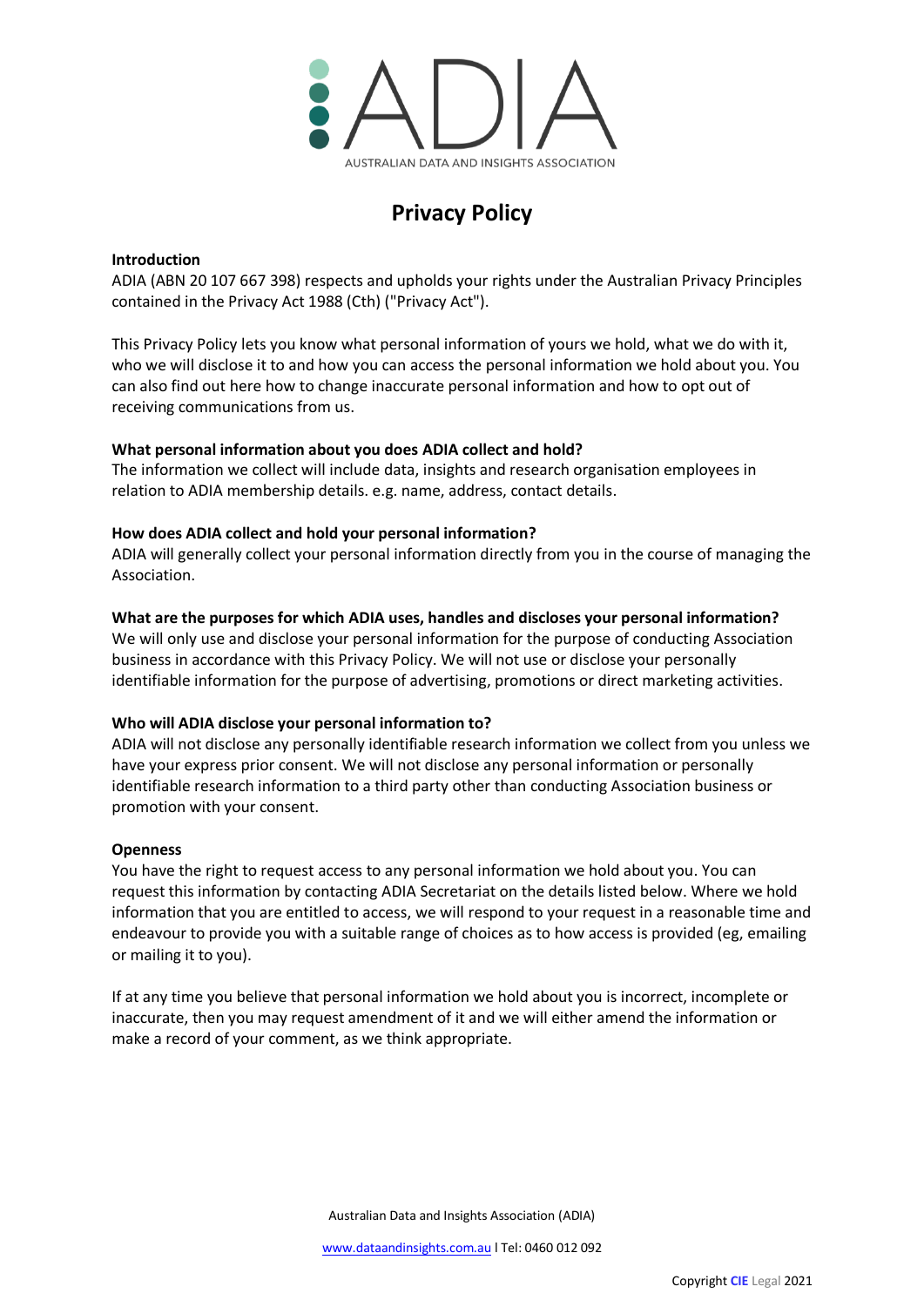

## **Questions and complaints**

If you have any questions about this Privacy Policy or believe that we have at any time failed to keep one of our commitments to you to handle your personal information in the manner required by the Privacy Act, the APPs or the Code, then we ask that you contact us immediately using the following contact details:

Sarah Campbell, CEO, ADIA - 0460 012 092

We will respond and advise whether we agree with your complaint or not. If we do not agree, we will provide reasons. If we do agree, we will advise what (if any) action we consider it appropriate to take in response. If you are still not satisfied after having contacted us and given us a reasonable time to respond, then we suggest that you contact the Office of the Australian Information Commissioner by:

Phone: 1300 363 992 (local call cost, but calls from mobile and pay phones may incur higher charges). If calling from overseas (including Norfolk Island): +61 2 9284 9749 TTY: 1800 620 241 (this number is dedicated to the hearing impaired only, no voice calls) TIS: Translating and Interpreting Service: 131 450 (If you don't speak English or English is your second language and you need assistance and ask for the Office of the Australian Information Commissioner)

Post: GPO Box 2999 Canberra ACT 2601 Fax: +61 2 9284 9666 Email: [enquiries@oaic.gov.au](mailto:enquiries@oaic.gov.au)

# **The ADIA Website**

When visiting ADIA's web site, the site server makes a record of the visit and logs the following information for statistical and administrative purposes:

- the user's server address to consider the users who use the site regularly and tailor the site to their interests and requirements;
- the date and time of the visit to the site this is important for identifying the website's busy times and ensuring maintenance on the site is conducted outside these periods;
- pages accessed and documents downloaded this indicates to ADIA which pages or documents are most important to users and also helps identify important information that may be difficult to find;
- duration of the visit this indicates to us how interesting and informative the ADIA site is to candidates; the type of browser used – this is important for browser specific coding
- In order to optimize the ADIA web site and better understand it's usage, we collect the visiting domain name or IP address, Computer Operating System, Browser Type and Screen Resolution.

Australian Data and Insights Association (ADIA)